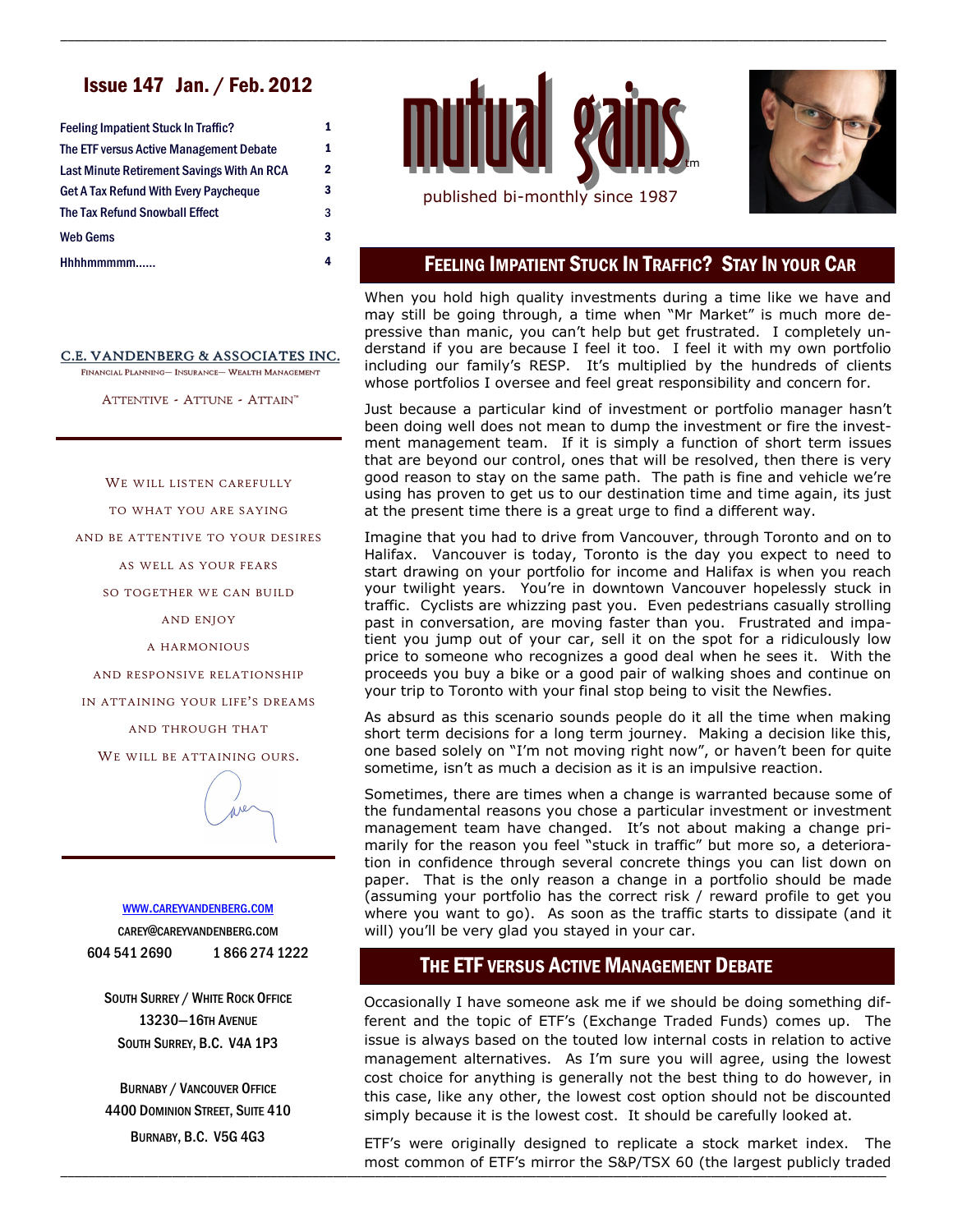#### Page 2

companies in Canada), the S&P 500 (U.S. companies) or the MSCI EAFE (a cross section of many companies from all around the world). There have been a proliferation of ETF's since the early days however, these replicate very narrow market sectors and are commonly used for "trading" (buying and selling often).

\_\_\_\_\_\_\_\_\_\_\_\_\_\_\_\_\_\_\_\_\_\_\_\_\_\_\_\_\_\_\_\_\_\_\_\_\_\_\_\_\_\_\_\_\_\_\_\_\_\_\_\_\_\_\_\_\_\_\_\_\_\_\_\_\_\_\_\_\_\_\_\_\_\_\_\_\_\_\_\_\_\_\_\_\_\_\_\_\_\_\_\_\_\_\_\_\_\_\_\_\_\_\_\_\_\_\_\_\_\_\_\_\_\_\_\_\_\_

The biggest difference in most broadly diversified ETF's is that they are designed for "passive investing". There is no investment manager making changes within the ETF on a regular basis. However, a portfolio most people have is one of "active management", one where an investment manager and team of analysts is continually working on the portfolio. Most commonly this is done by investing in a mutual fund.

The debate is this: Is it better to buy a relatively fixed list of companies through a few ETF's or is it better to have a professional investment management team, one with a very disciplined investment process, make ongoing decisions on when to buy and sell particular pieces of the portfolio? Will the cost saving benefit of passive investing, which requires less work and thus less expense, win over a team of investment managers?

This question is primarily asked because there are so many subpar investment management teams out there trying to get us to hire them to manage our investment dollars. If you look at averages, most often an ETF can beat active management. One aspect of a financial planner's job is to sort through the chaff and partner with the most talented in the investment management business, ones who should outperform their benchmarks.

An example of this can best be shown in a few graphs which put head to head an index, (what the most diversified ETF's are made up of) with a comparable well managed Cl Signature Select Canadian

mutual fund(s):

I believe active management is far superior to a comparable ETF. This is very evident in the graphs here. These historic, 3rd party graphs have no bias. Why? Despite the argument that markets are efficient, they aren't. Emotion creates volatility and price discrepancies like we have never seen before. An



i n v e s t m e n t manager with a very disci-



plined system of calculating what a company is worth and buying those companies when they are below that price and selling them above that price will, over time create an ever increasing outperformance band.

I'll end this by using another travelling analogy:

You are going on a trip and you were of-

fered the opportunity to fly on 1 of 2 jet planes. The first is  $\widehat{\mathcal{R}}$ piloted by an experienced pilot who is being paid to pilot. The second has no pilot but you are allowed to fly it yourself to tage save some money. If you choose the plane without the pilot, a computer will be installed in the cockpit that hooks you up to an Internet site that will tell you everything you need to know about flying. Which plane do you want for your journey?



Note: ETF's, particularly in specialty sectors can make sense

within a portfolio however, these are managed in the context of an actively managed portfolio and used as one of the building blocks. The whole package can in fact serve to enhance a portfolio.

## LAST MINUTE RETIREMENT SAVING THROUGH AN RCA

I've used Individual Pension Plans (IPPs) for a select few corporate executives and business owners. They've often been referred to as an RRSP on steroids. A Retirement Compensation Arrangement (RCA) can be used in a similar fashion to an IPP however the 2 are quite different. Both can be very attractive alternatives or a step up from an RRSP for a well compensated business owner.

Like IPPs, RCAs offer a very effective way for a business owner to have the company fund his retirement savings. Half of all contributions are held in a trust account to grow in value. The other half goes to a Refundable Tax Account (RTA) held by CRA (Canada Revenue Agency).

\_\_\_\_\_\_\_\_\_\_\_\_\_\_\_\_\_\_\_\_\_\_\_\_\_\_\_\_\_\_\_\_\_\_\_\_\_\_\_\_\_\_\_\_\_\_\_\_\_\_\_\_\_\_\_\_\_\_\_\_\_\_\_\_\_\_\_\_\_\_\_\_\_\_\_\_\_\_\_\_\_\_\_\_\_\_\_\_\_\_\_\_\_\_\_\_\_\_\_\_\_\_\_\_\_\_\_\_\_\_\_\_\_\_\_\_\_\_ tax free through a contribution to an RCA. You pay no personal tax until you withdraw the funds. Half of the The contributions are tax deductible to the business. So, if there is money in the corporation, you can get it out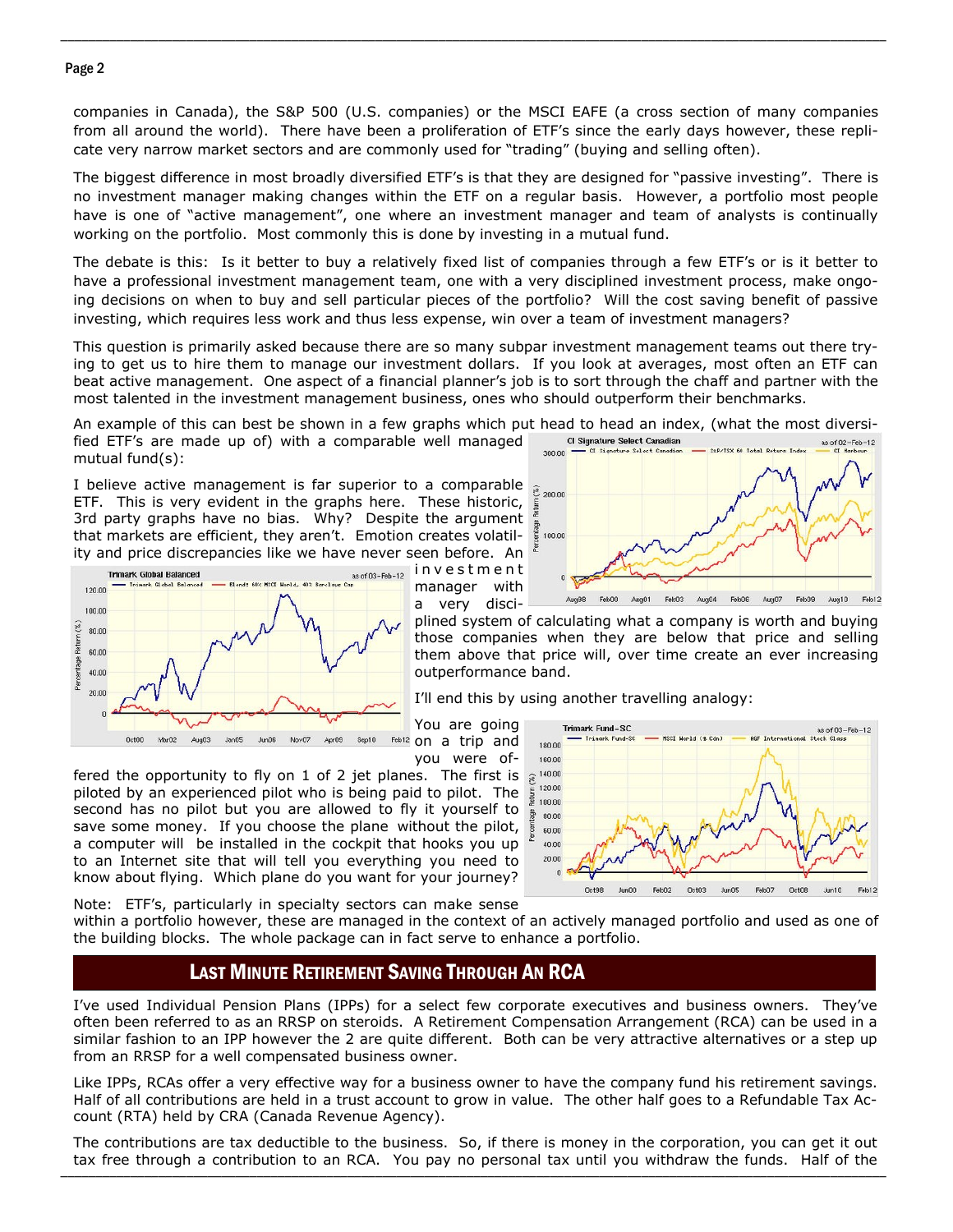withdrawal comes from the trust, half from the Refundable Tax Account set up with CRA.

While every entrepreneur loves double tax savings, RCAs have other very attractive traits. Unlike IPPs, RCAs allow your company to make contributions at any time and invest in an endless list of investments. Contributions can be of any size, provided the RCA doesn't grow so big that it pays an unreasonably high level of retirement income relative to your earnings history. This means your company could plug hundreds of thousands if not, millions into your RCA just before you retire. This makes the RCA perfect for business owners who have built their business but didn't do much retirement planning.

\_\_\_\_\_\_\_\_\_\_\_\_\_\_\_\_\_\_\_\_\_\_\_\_\_\_\_\_\_\_\_\_\_\_\_\_\_\_\_\_\_\_\_\_\_\_\_\_\_\_\_\_\_\_\_\_\_\_\_\_\_\_\_\_\_\_\_\_\_\_\_\_\_\_\_\_\_\_\_\_\_\_\_\_\_\_\_\_\_\_\_\_\_\_\_\_\_\_\_\_\_\_\_\_\_\_\_\_\_\_\_\_\_\_\_\_\_\_

When I first started looking at IPP's and RCA's for my business owner clients, RCA's seemed very unappealing for one key point, that half of your contributions to the RCA and half of all earnings made to the tax account with CRA earn nothing. Because of that fact, the key to the using an RCA is to set it up shortly before you plan on exiting your business and using all the assets, including the RCA, to create an income for you.

If you want to make this really effective, leave Canada. Many do. Ottawa applies a withholding tax of up to 25% when a non-resident withdraws RCA funds, unless you live in a country covered by a tax treaty with Canada. Move to the States, for instance, and you'll pay just 15%. Move to Ireland, and the tax could be nil.

## GET A TAX REFUND WITH EVERY PAYCHEQUE

If you normally get a big tax refund and expect the same in the next month or two, you should really consider a "Tax Deduction At Source" for the 2012 tax year.

Let's assume you get a refund of \$6,000 every year. You get this refund because of a variety of deductions including RRSP contributions, child care expenses, charitable donations, interest on investment loans, business expenses, etc.

Rather than wait for your 2012 refund to come to you in March or April of 2013 you can get a bit back every paycheque. By completing and sending it in to CRA they will give your employer permission to withhold less income tax on your paycheque. This means you will now be taking home \$250 more on the 15th and \$250 more on your paycheque at the end of the month.

So rather than giving the government an interest free loan for 12 months, you can use the money to pay down your mortgage (creating an interest saving snowball effect) or at the very least stick it into a savings account that will earn you a few shekels. Better in your hands early then getting it later with no interest paid to you.

You can print off a copy of the Tax Deduction At Source form (T1213) at [www.careyvandenberg.com/paperwork](http://www.careyvandenberg.com/paperwork)

#### THE TAX REFUND SNOW BALL EFFECT

A tax deduction is a great incentive to invest in an RRSP. It makes even greater sense to leverage those extra funds into something that will either reduce your debt or accumulate wealth. It's the concept of "pay it forward" but applied to yourself. Here's how your tax savings can snowball:

Say you contribute \$10,000 to an RRSP for 2011 and you receive a \$4,000 tax refund. The \$4,000 tax refund becomes part of your 2012 RRSP contribution. This time next year, that \$4,000 RRSP contribution generates a new tax refund of \$1,600. The \$1,600 becomes part of your 2013 RRSP contribution, triggering a \$640 tax refund in 2014. That \$640 becomes part of your 2014 RRSP contribution, generating a \$256 tax refund in 2015.

Of course, as you can see, the refund gets smaller each year, but all the while, the original \$10,000 is still growing tax free as well as each amount you've rolled back into it. Think how much better it gets if you put in a new \$10,000 each and every year (or whatever the maximum amount you're allowed) - each additional contribution sets up a new snowball on top of the earlier contributions.

## WEB GEMS

\_\_\_\_\_\_\_\_\_\_\_\_\_\_\_\_\_\_\_\_\_\_\_\_\_\_\_\_\_\_\_\_\_\_\_\_\_\_\_\_\_\_\_\_\_\_\_\_\_\_\_\_\_\_\_\_\_\_\_\_\_\_\_\_\_\_\_\_\_\_\_\_\_\_\_\_\_\_\_\_\_\_\_\_\_\_\_\_\_\_\_\_\_\_\_\_\_\_\_\_\_\_\_\_\_\_\_\_\_\_\_\_\_\_\_\_\_\_ Www.StudioTax.com — there seems to be a free version of almost every kind of software and for tax preparation software in Canada this is no different. Unlike other software programs StudioTax has 1, full edition, not 3 or 4. Didn't file tax returns for previous years? You can download the tax year you need for your yet to be filed tax returns (back to 2004). The only real drawback to StudioTax is that if you used different tax preparation software last year you will have to input that information by hand. Once you do that however, you should be able to do your tax returns for free every year going forward, unless you want to "donate" for the support of the product but that is entirely up to you. Oh, and sorry Mac users. This version is available only for Windows.